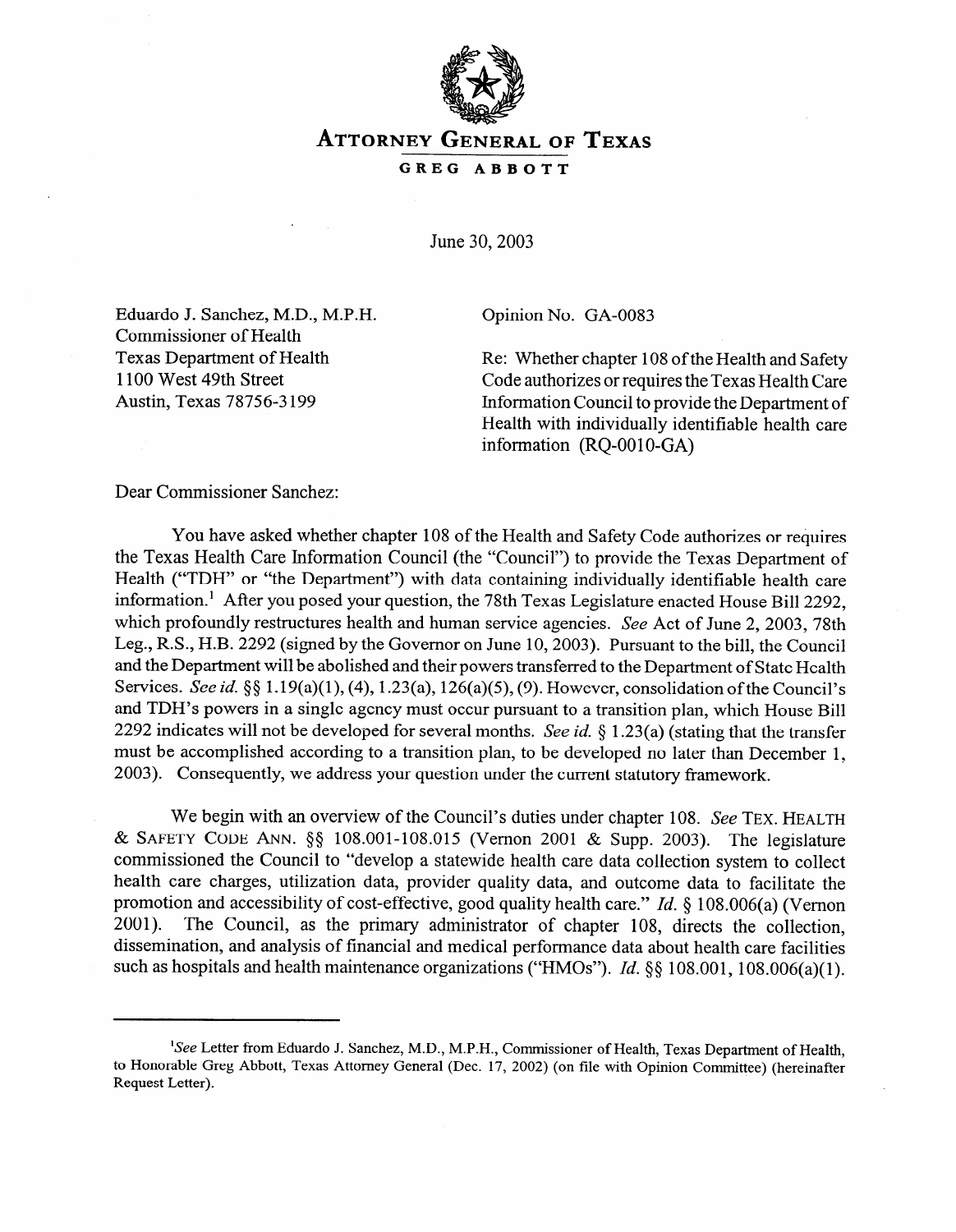The Council discharges its duties under chapter 108 with TDH's assistance and administrative support. *Id. 5* 108.008(b).

The Council gathers hospital data primarily from reports generated when a patient is discharged from a hospital. A "provider," defined as "a physician or health care facility." must submit discharge data for each patient to the Council in a uniform electronic format. *Id.*  §§ 108.002(15) (Vernon Supp. 2003) (defining "Provider"); 108.009(a) (Vernon 2001) (requiring submission); 108.009(h) (authorizing standard formats such as the "Uniform Hospital Billing Form UB 92"); 25 TEX. ADMIN. CODE § 1301.19(a) (2003) (requiring hospitals to use specified formats). The hospital discharge report includes specific and detailed information such as the patient's name, social security number, diagnoses, treatment, and the hospital's charges for various procedures. **TEX. ADMIN. CODE** \$5 1301.19(c)-(e) (2003). Providers submit the hospital discharge reports to TDH, which is the "single collection point," for such data. TEX. HEALTH & SAFETY CODE ANN. 8 108.009(e) (V emon 2001); *butsee 25* **TEX. ADMIN. CODE** 4 1301.12(e) (2003) (requiring hospitals to submit discharge reports and other information to the "Council or its agents" as directed by the Council's executive director).

The Council receives reports from HMOs in a standard electronic format designed to allow comparison of managed care health plans. TEX. ADMIN. CODE § 1301.32(3), 1301.33(a) (2003). HMO information includes such matters as "effectiveness of care, accessibility/availability of care. satisfaction with the experience of care, cost of care, stability of the health plan, informed health care choices, use of services, and plan descriptive information." Id.  $\S$  1301.32(3); see also TEX. HEALTH & SAFETY CODE ANN. § 108.009(o) (Vernon 2001) (requiring health care plan provider to "submit to the council aggregate data . . . required by the Health Plan Employer Data Information Set  $t_{\text{HFDIC}}$  as operated by the Mational Committee for Ouglity Assurance.")  $(\mathcal{F}^{\text{max}})$  as  $(\mathcal{F}^{\text{max}})$  as operators as  $(\mathcal{F}^{\text{max}})$ .

The Council may also obtain information from other sources. The Council is directed to acquire information from public records "[t]o the extent feasible." TEX. HEALTH & SAFETY CODE  $\delta$  108.009(m) (Vernon 2001). On the Council's request, TDH must "give the council access to data collected by the department." *Id.* § 108.008(b)(4). The Council may enter into a memorandum of understanding with a state agency "to share data and expertise, to obtain data for the council, or to make data available to the council." Id.  $\S$  108.007(b). make data available to the council." *Id. 8* 108.007(b).

The Council must use the data it receives for the public's benefit. See id.  $\&$  108.013(a) (Vernon Supp. 2003). From the data it obtains, the Council must prepare reports to the governor, legislature, and the public about health care quality, effectiveness, accessibility, and costs, id. §§ 108.001, 108.006(a)(9), 108.011(b) (Vernon 2001), and reports to the public about hospital services. Id. §§ 108.010(c), 108.011(c). *See generally* Tex. Att'y Gen. Op. No. JC-0511 (2002) (analyzing use of data for statutory reports).

The Council must make health care information available and accessible to the public. See TEX. HEALTH & SAFETY CODE ANN. § 108.006(a)(6) (Vernon 2001). In that regard, the Council is responsible for developing a process and methodology to allow public access to certain classes of data and controlled dissemination of other classes of data while maintaining strict confidentiality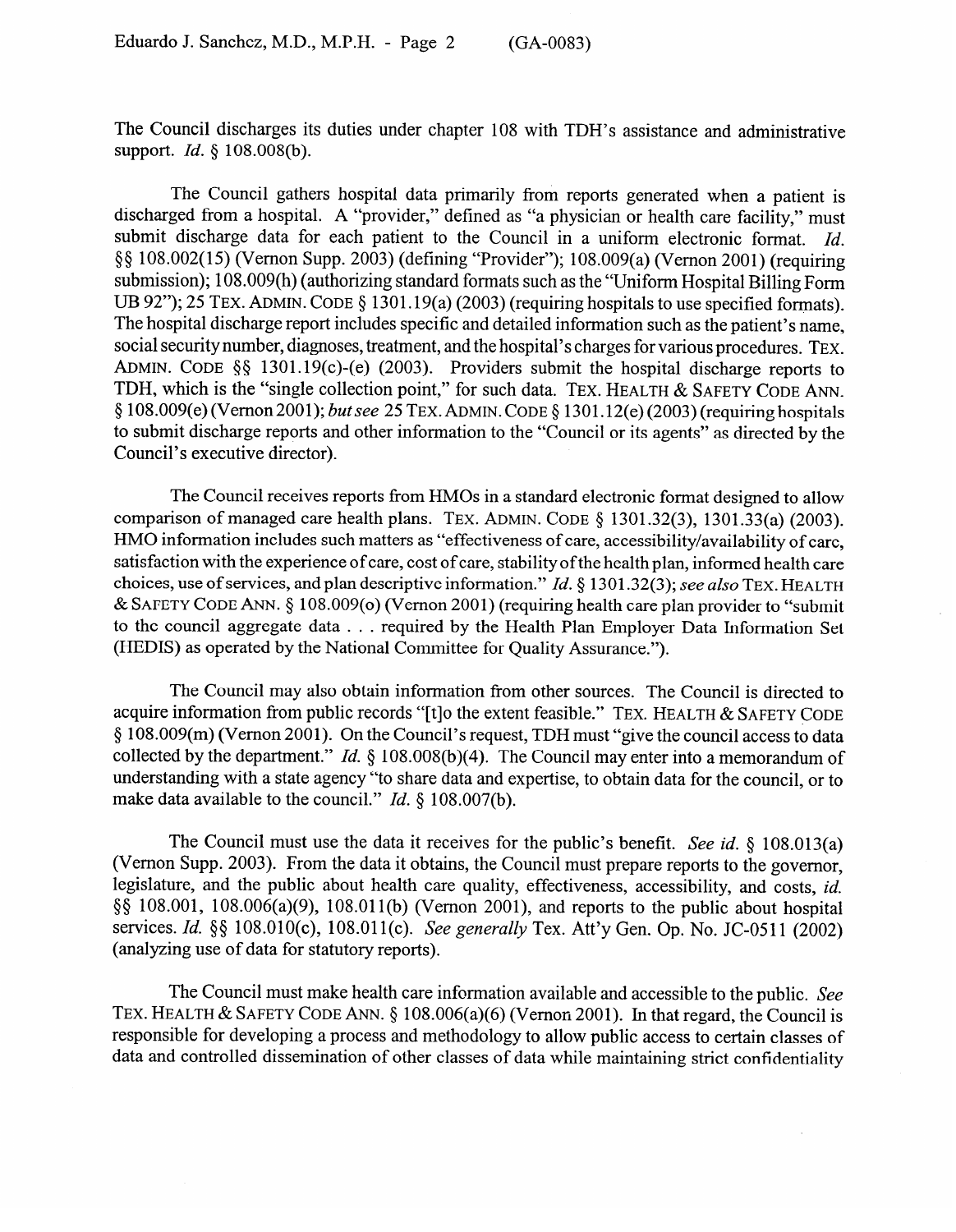requirements. *Seeid.* \$5 108.006(a)(6), 108.0065(d), 108.010(h), 108.01 l(a)-(i), 108.012(a)(Vemon 2001), 108.013 (Vernon Supp. 2003); see *also* Tex. Att'y Gen. Op. No. JC-0469 (2002), at 3-5 (describing council's duties). The Council's public use data must be computer accessible. **TEX.**  HEALTH & SAFETY CODE ANN. § 108.012 (Vernon 2001).<sup>2</sup> Upon proper request, the Council may make available some health care information that is not contained in the public use data file. See *id.* 6 108.013(a) (Vernon Supp. 2003). The Council must decide information requests in favor of access, subject to chapter 108's specific limitations. *Id.* 

Concomitant with its duties to collect and disclose health care data, the Council must protect certain information from disclosure. Except as specifically authorized in chapter 108, the Council "may not release and a person or entity may not gain access to any data: (1) that could reasonably be expected to reveal the identity of a patient[, or] (2) that could reasonably be expected to reveal<br>the identity of a physician." Id. §§ 108.013(c)(1), (2). Thus, to preserve confidentiality in the public use data file, the Council processes the hospital discharge data it receives to remove individually identifiable data before affording public access. Id. § 108.012 (Vernon 2001); 25 TEX. ADMIN. CODE § 1301.18 (2003). The Council maintains data other than public use data in a research file, which may be accessed only by a request approved by the Council's scientific review panel. TEX. HEALTH & SAFETY CODE ANN. § 108.0135 (Vernon 2001); 25 TEX. ADMIN. CODE § 1301.18(*I*) (2003). A memorandum of understanding between the Council and another state agency must protect patient confidentiality. TEX. HEALTH & SAFETY CODE ANN. § 108.007(b) (Vernon 2001). Neither the Council nor TDH may release information that is confidential under chapter 108 to any other state agency. Id. § 108.013(i) (Vernon Supp. 2003). Chapter 108 contains civil and criminal penalties agency. *Id.* 3 100.010(i) (Vernon Supp. 2003). Chapter 108 contains civil and criminal penalties for violating its confidentiality provisions. *Id.* §§ 108.014, 108.0141 (Vernon 2001).

Under chapter 108, the Council has a duty to improve the efficiency of the state's health care<br>data collection programs. When implementing the statewide information collection system under chapter 108, the Council must "build on and not duplicate other data collection required by state or federal law, by an accreditation organization, or by board rule." *Id.* § 108.006(4). The Council is to review state public health data collection programs and recommend consolidation where appropriate. *Id.* § 108.006(5). Most pertinent to your question, chapter 108 charges the Council with developing and implementing a health care information plan for TDH to use to: developing a health care information plan for  $\mathbf{I}$ 

> (A) support public health and preventative health initiatives:  $\mathcal{A}$  support public health and preventative health initiative health initiatives;  $\mathcal{A}$

(B) assist in the delivery of primary and preventive health care

(C) facilitate the establishment of appropriate benchmark data to measure performance improvements;

<sup>&</sup>lt;sup>2</sup>See www.thcic.state.tx.us/default.htm.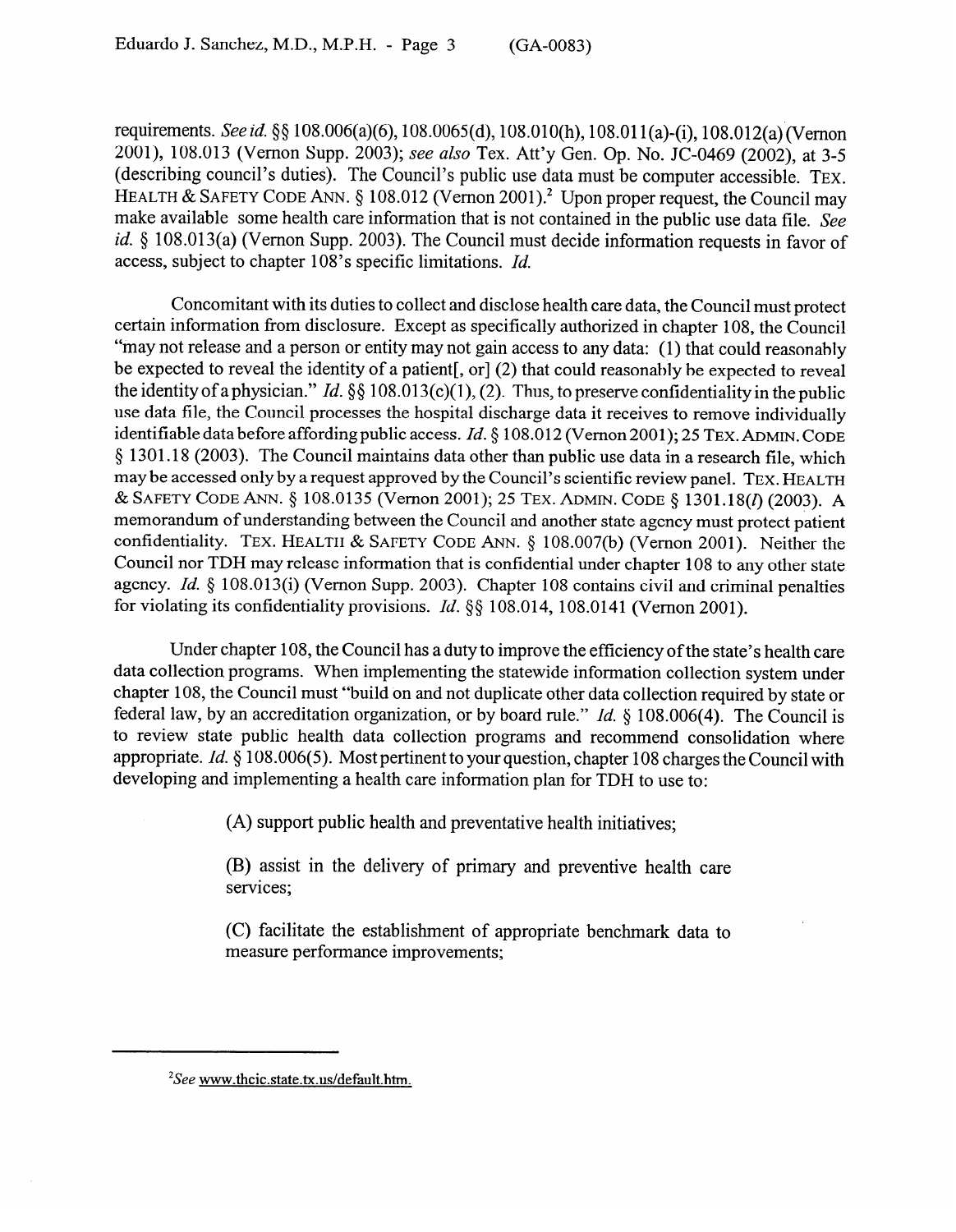(D) establish and maintain a systematic approach to the collection, storage, and analysis of health care data for longitudinal, epidemiological, and policy impact studies; and

(E) develop and use system-based protocols to identify individuals and populations at risk.

*Id.* § 108.006(a)(14).

You state that the publicly available health care information that the Council presently provides is not adequate for TDH to accomplish these duties. See Request Letter, *supra* note 1, at 2. You ask whether authority for TDH to obtain individually identifiable information from the Council may be distilled from TDH's duty to assist in data collection under sections 108.008 and 108.009, the Council's duty to formulate an information plan for TDH's public health responsibilities under section  $108.006(a)(14)$ , and the directive to the Council in section  $108.006(4)$ to avoid duplication of state data collection efforts. See *id.* 

Section 108.013 prohibits the Council from releasing information that reveals a patient's or physician's identity "[ulnless specifically authorized by this chapter **[** 1081." **TEX. HEALTH & SAFETY CODE ANN.** 8 108.013(c) (Vernon Supp. 2003). This unambiguous mandate may only be construed as written. *See Fitzgerald v. Advanced Spine Fixation* Sys., *Inc., 996* S.W.2d 864, 865-66 (Tex. 1999). Thus, the Council may provide individually identifiable information only as specifically authorized by chapter 108.

Chapter 108 assigns TDH a number of duties in support of the Council and the health care information data collection system. Under Section 108.008, TDH must:

(1) contract with the council to collect data under this chapter;

(2) provide administrative assistance to the council;

(3) coordinate administrative responsibilities with the council to avoid unnecessary duplication of the collection of data and other duties;

(4) on request of the council, give the council access to data collected by [TDH];

 $\cdots$ 

(6) work with the Department of Information Resources in developing and implementing the statewide health care data collection system and maintain consistency with Department of Information Resources standards.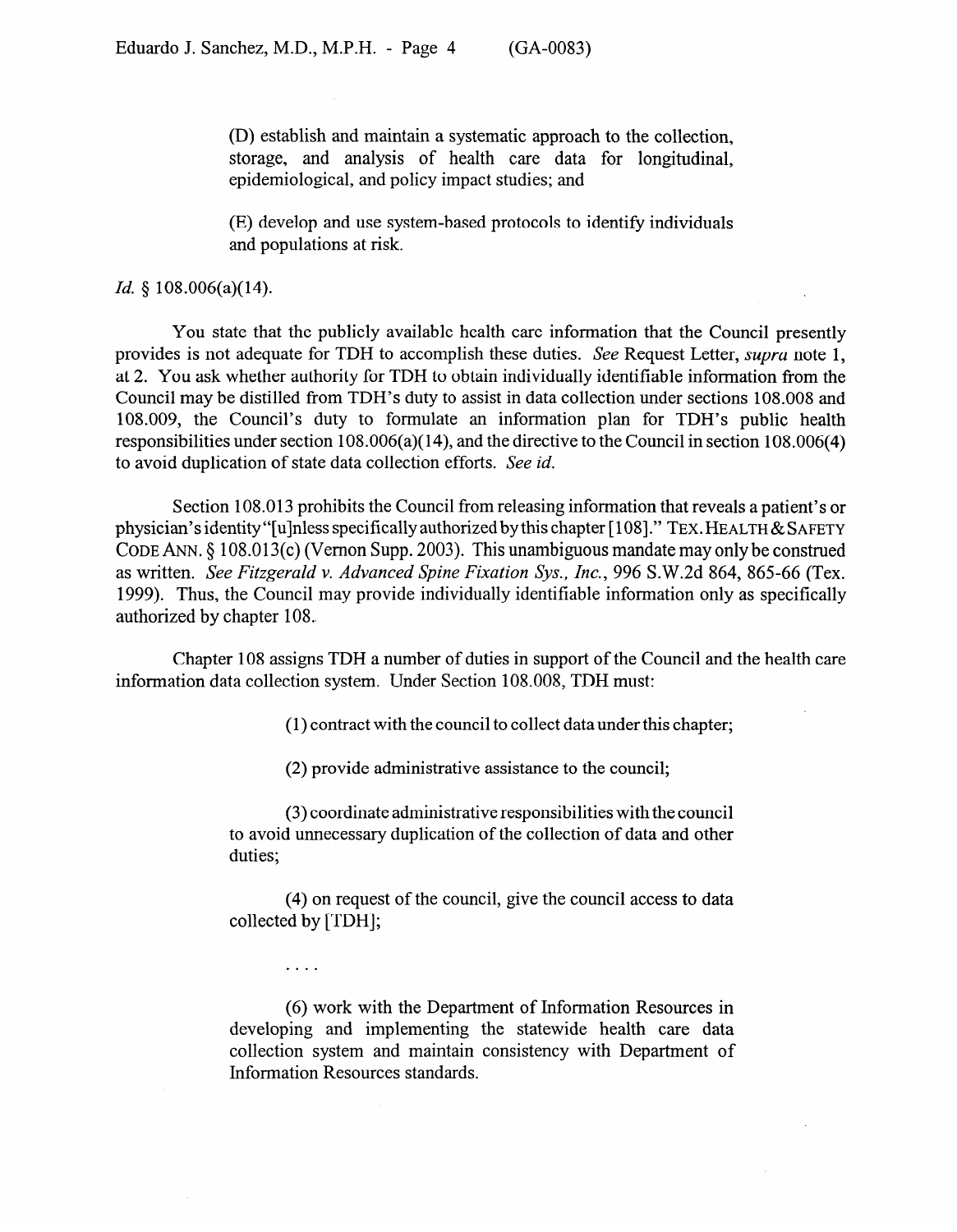TEX. HEALTH & SAFETY CODE ANN. § 108.008(b) (Vernon 2001). Also, at the Council's direction, TDH is authorized to inspect underlying documentation and records used by data sources, and "compel providers to produce accurate documents and records." *Id.* § 108.007(a)(1), (2). In the course of carrying out these duties, TDH will necessarily come into possession of information that chapter 108 makes confidential.

However, TDH's duties under chapter 108 authorize it to gather health care information only for the Council as its agent, not for TDH's own purposes. See, e.g., 25 **TEX. ADMIN. CODE**  5 1301.12(g) (2003) (directing hospitals to provide the Council's executive director, "or the director's agent, the Texas Department of Health," access to records). In that respect, TDH provides services to the health care information system under chapter 108 similar to the services TDH provides the Interagency Council on Pharmaceuticals Bulk Purchasing ("the Interagency Council") under chapter 431. See TEX. HEALTH & SAFETY CODE ANN. § 431.116 (Vernon Supp. 2003). Section 431.116 authorizes TDH to obtain information from drug manufacturers, verify its accuracy, and report the information collected to the Interagency Council. See id. Section 110.006(g) of the Health and Safety Code prohibits the Interagency Council from disclosing "information that identifies a specific manufacturer or wholesaler or the prices charged by a specific manufacturer or wholesaler for a specific pharmaceutical." *Id.*  $\oint$  110.006(g).<sup>3</sup> In Texas Attorney General Opinion GA-0019, this office determined that TDH's role as the Interagency Council's agent did not GA-0012, this office determined that TDH's role as the Interagency Council's agent did not authorize the Interagency Council to disclose confidential information to TDH. See Tex. Att  $y$ Gen. Op. No. GA-0019 (2003).

As is the case with the bulk pharmaceutical system in chapters 110 and 431, TDH's only duties under chapter 108 are to provide assistance and administrative support to the Council as it gathers health care information. Nothing in TDH's duties under chapter 108 suggest that it is authorized to use individually identifiable information to discharge its public health care responsibilities outside of chapter 108. Chapter 108 does not specifically require or authorize TDH to access or use individually identifiable data for purposes unrelated to the statewide health care information system. information system.

Similarly, the Council's directive to develop a health care information plan for TDH under section  $108.006(a)(14)$  does not specifically authorize the Council to release individually identifiable information to TDH. The Council must develop an information plan to support health initiatives. assist in delivering of health care services, establish benchmark data, establish a systematic approach to data collection and analysis for certain studies, and develop a protocol for identifying individuals and populations at risk. See TEX. HEALTH & SAFETY CODE ANN. § 108.006(a)(14)(A)-(E) (Vernon 2001). On their face, these stated purposes do not necessarily imply that they may be accomplished only by providing TDH with individually identifiable information. Finally, the directive in section  $108.006(a)(4)$ , that the Council not duplicate other required data collection. efforts, does not specifically authorize the Council to disclose individually identifiable information to TDH. *Id.*  $\S$  108.006(a)(4).

<sup>&</sup>lt;sup>3</sup>This section 110.006 was added by Act of May 27, 2001, 77th Leg., R.S., ch. 1003, sec. 1, § 110.006, 2001 Tex. Gen. Laws 2184, 2185.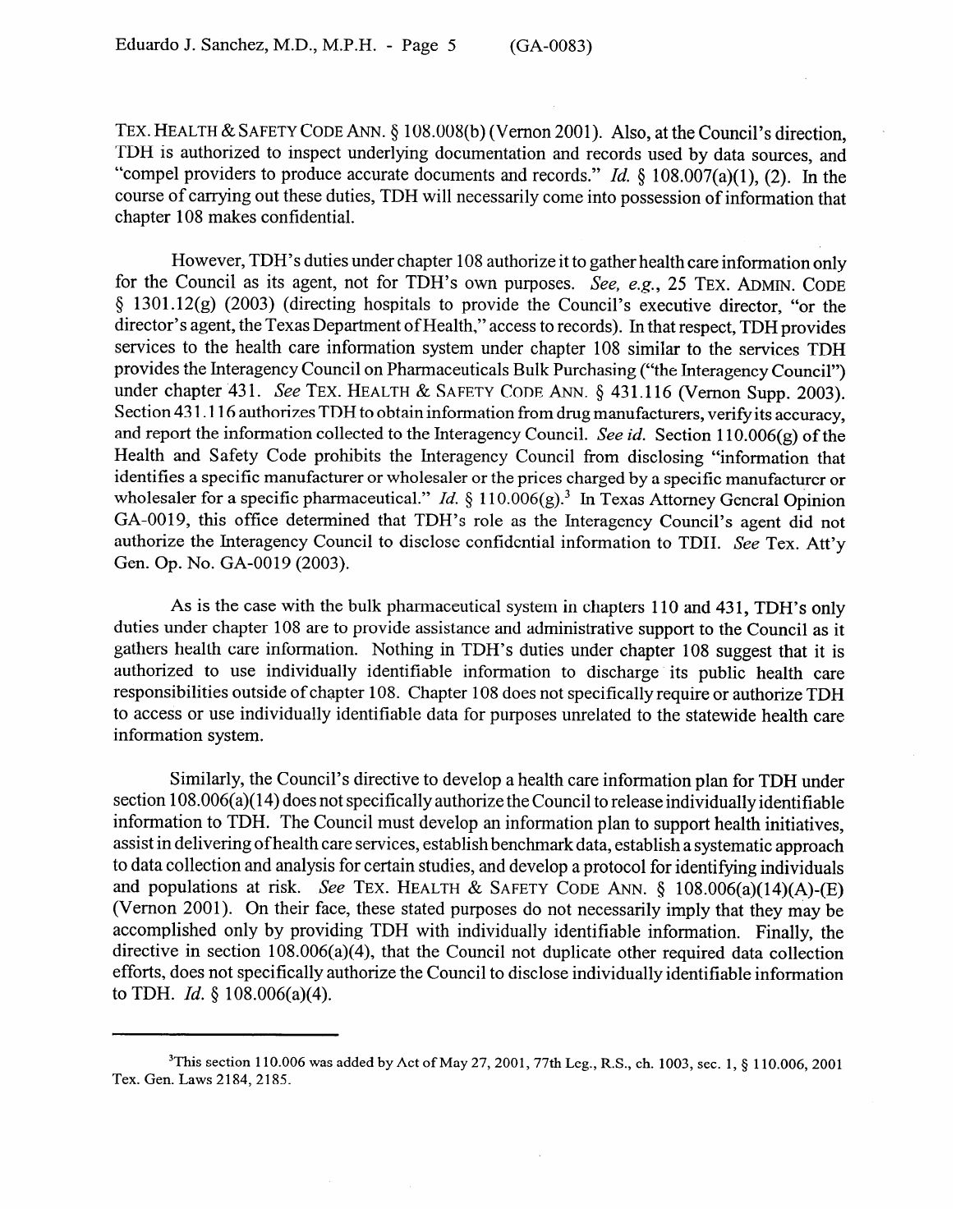You suggest that if TDH is authorized to obtain individually identifiable information under chapter 108, that authority would also satisfy the governmental purpose exceptions to other confidentiality requirements imposed by the federal Health Insurance Portability and Accountability Act of 1996 and chapter 181 of the Texas Health and Safety Code. See 42 U.S.C. 88 1320d-2(d). 1320d-3(a) (2000); 45 C.F.R. **\$5** 160.103,164.502(a), 164.502(a)(l)(i) (2002 **&** 2003); **TEX. HEALTH & SAFETY CODE** ANN. \$5 181.001(b)(l)(B), 181.001(b)(5), 181.103(l)-(3) (Vernon Supp. 2003). Because we conclude that chapter 108 does not authorize the Council to provide individually identifiable information, we do not address these issues.

Section 108.013(c) prohibits any entity from gaining access to data that could reasonably be expected to reveal the identity of a patient or a physician, except as "specifically authorized" by chapter 108. See **TEX. HEALTH & SAFETY CODE ANN.** 8 108.013(c) (Vernon Supp. 2003). Chapter 108 does not specifically authorize the Council to provide TDH with such information. Consequently, we conclude that the Council is not authorized to provide TDH with access to health care data containing individually identifiable information.